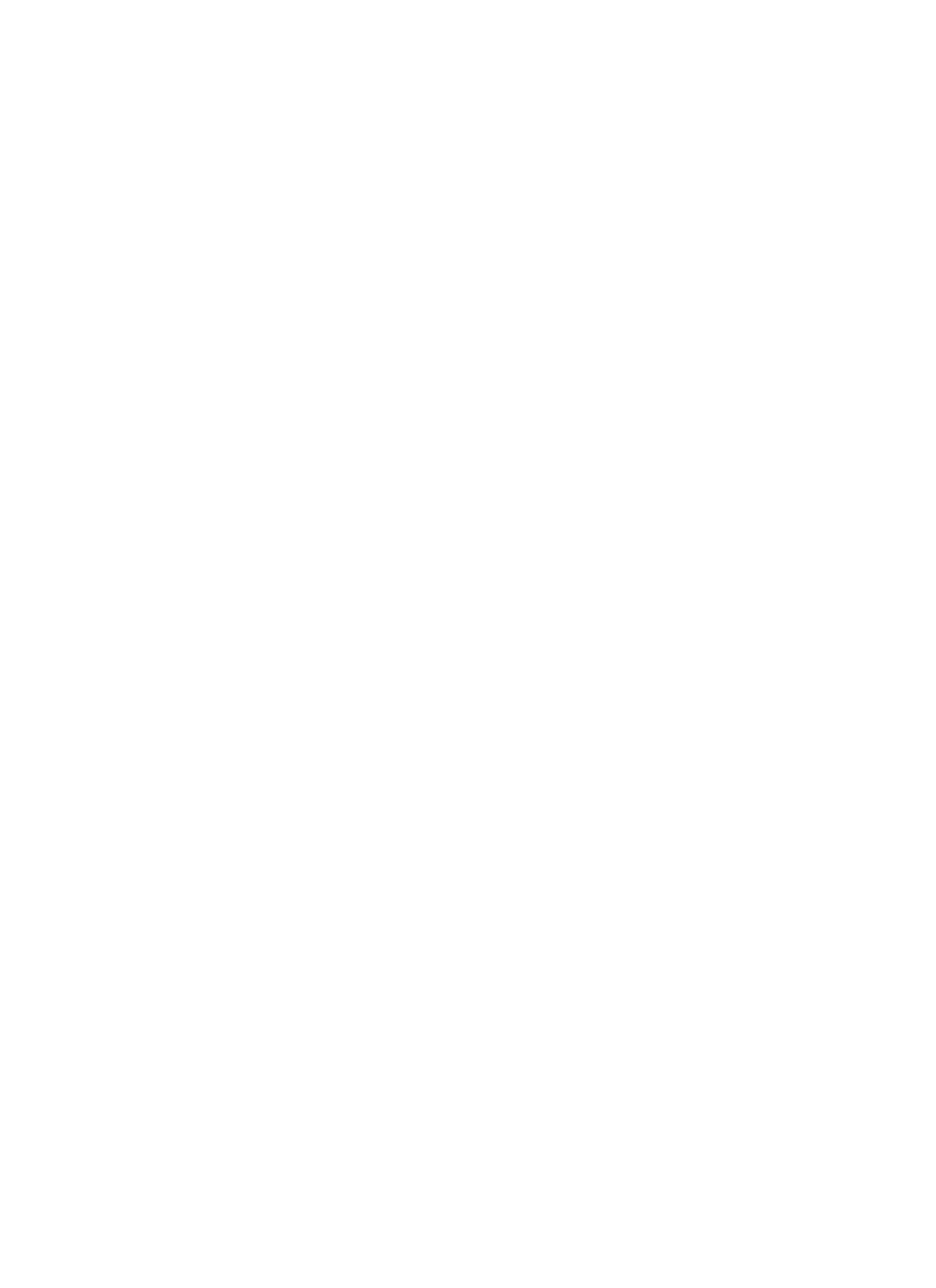# in Health-Care Facilities Pressure Management

**In controlling infectious diseases and hazardous particles in hospital environments, pressure management is key**

**WE ARE A HOT AND A FACT AND A FACT AND A FACT AND A FACT AND A FACT AND A FACT AND A FACT AND A FACT A FACT AND A FACT A FACT AND A FACT A FACT AND A FACT A FACT AND A FACT A FACT AND A FACT AND A FACT AND A FACT AND A FA** health-care facility? Health-care numerous infectious diseases, some of which are

Another concern is the diseases' proximity to health-care workers, who often unwittingly are exposed to patients who have yet to be diagnosed. Facility managers, along with safety professionals, are responsible for managing the risks of these hazards. They must establish safe environments for patient care and other everyday work. Mechanical ventilation is used to manipulate pressure

transported by air, must be controlled because of their proximity to patients, many of whom have suppressed immune systems because of their ages or ailments.

By **ANDREW J. STREIFEL, MPH**

University of Minnesota Minneapolis, Minn.

listed in Table 1. This article will discuss the concept of pressure control for managing infectious diseases.

**BASICS**

Pressure is the exertion of force on an object. Air pressure can be dynamic, such as wind on a sail, or static, such as air in a balloon. Pressure is defined as a force exerted per unit area (i.e. pounds per square inch).

differences among various spaces. By creating a differential pressure between two spaces, airflow direction and intensity can be influenced. Examples of microbes that can be spread by air pressure are

Previously, building pressure management was related to smoke control during fire conditions.

> Today, in addition to fire management, pressure is utilized to control the

*A registered environmental-health specialist, Andrew J. Streifel, MPH, has been helping hospitals worldwide resolve a host of environmental issues and establish safe patient-care environments for 30 years. He served on the revision task force for the 1996, 2001, and 2006 versions of the American Institute of Architects' "Guidelines for Design and Construction of Health-Care Facilities." He has a bachelor's degree in biological sciences and a master's degree in public health, environmental health, from the University of Minnesota. He is a member of* HPAC Engineering'*s Editorial Advisory Board.*

|                                                                                          | Fungi                                                                                                                      | <b>Bacteria</b>                                                                                          | <b>Viruses</b>                                                                                                                        |
|------------------------------------------------------------------------------------------|----------------------------------------------------------------------------------------------------------------------------|----------------------------------------------------------------------------------------------------------|---------------------------------------------------------------------------------------------------------------------------------------|
| Numerous reports in<br>health-care facilities                                            | Aspergillus spp.<br><b>Mucorales</b><br>(Rhizopus spp.)                                                                    | Mycobacterium<br>tuberculosis                                                                            | Measles (rubeola)<br>virus<br>Varicella-zoster virus                                                                                  |
| Atypical, occasional<br>reports                                                          | Acremonium spp.<br>Fusarium spp.<br>Pseudoallescheria<br>boydii<br>Scedosporium spp.<br>Sporothrix cyanescens <sup>1</sup> | Acinetobacter spp.<br>Bacillus spp.1<br>Brucella spp.2<br>Staphylococcus aureus<br>Group A streptococcus | Smallpox virus<br>(variola) <sup>3</sup><br>Influenza viruses<br>Respiratory syncytial<br>virus<br>Adenoviruses<br>Norwalk-like virus |
| Airborne in nature/<br>airborne transmission<br>in health-care settings<br>not described | Coccidioides immitis<br>Cryptococcus spp.<br>Histoplasma<br>capsulatum                                                     | Coxiella burnetii<br>(Q fever)                                                                           | <b>Hantaviruses</b><br>Lassa virus<br>Marburg virus<br>Ebola virus<br>Crimean-Congo virus                                             |
| Under investigation                                                                      | Pneumocystis carinii                                                                                                       |                                                                                                          |                                                                                                                                       |

Notes:

This list excludes microorganisms transmitted from aerosols derived from water.

1) Documentation of pseudoepidemic during construction.

2) Airborne transmission documented in the laboratory, but not in patient-care areas.

3) Airborne transmission of smallpox is infrequent. Potential for airborne transmission increases with patients who are effective<br>disseminators present in facilities with low relative humidity in the air and faulty ventila

*TABLE 1. Microorganisms associated with airborne transmission.*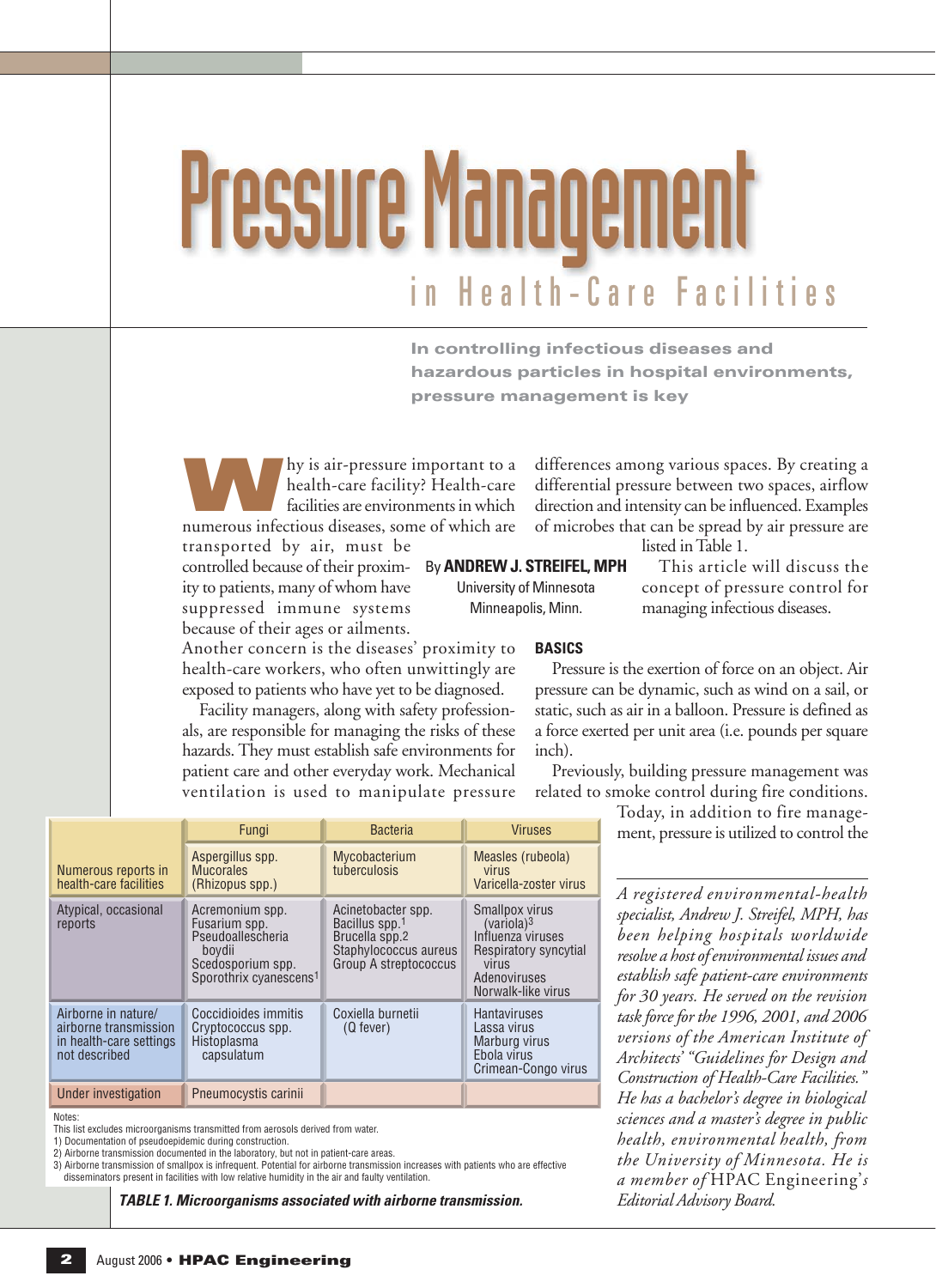indoor environment by containing or excluding contaminates. Hospital pressure management has focused on managing infectious diseases. Since 1947, the United States has relied on building codes to guide hospital pressure relationships. This began with the Hill-Burton Act and more recently has been adopted and revised by the American Institute Architects (AIA), the Uniform Building Code, and the National Fire Protection Association.

The desire to control airflow has been associated with the desire to control airborne infectious diseases. A comprehensive number of diseases spread through the air are listed in the Center for Disease Control's (CDC's) Environmental Infection Control (EIC) guidelines (Table 1). Before 2001, the AIA guidelines listed air as flowing "in" or "out" of a specific area for pressure (airflow) control. Since 2001, the AIA and CDC have listed a differential pressure of 0.01 in. water column (2.5 Pascals) as the design criteria for airborne infection isolation (AII) and protective environment (PE) rooms (negative pressure for AII rooms and positive pressure for PE rooms). What does such a pressure designation mean? Why should air pressure be managed?

Obviously, air movement should be controlled for fire and smoke management. At the same time, it is important to control infectious agents that could be transmitted via airborne droplet nuclei. By comparison to other routes of infection, few diseases are spread through the air. However, many individuals indulge in the concept that diseases of the future will be transmitted through the air. While the potential is there, the vast majority of past disease dissemination does not indicate airborne transmission (although it is enhanced by overcrowding). Regardless of the probability of airborne transmission, people still must be prepared to control airborne-transmitted infectious diseases. How should mankind prepare and ensure safety in the current environment of hospital care?

During construction, fire codes are



*FIGURE 1. Airflow in a typical airborne-infection-isolation room.*

"boss codes." The rules associated with these life and safety considerations must be coordinated with other aerosolmanagement needs. Certainly, people can recognize that because extreme methods of containing smoke can be developed, less-extreme containment for airborne infectious diseases can be developed with the same systems. Hospital fires start less often than in the past. Those that do occur have lower fatality rates because of excellent firecode considerations when building and managing health-care facilities. While emphasis still is focused on life-safety concerns, that focus is changing to include health-care-acquired infections, even infections spread through the air.

Infectious-disease management is an

essential function of a medical facility. The majority of disease is spread by direct or close contact with infectious-disease patients. Relatively common airbornespread bacteria, such as Mycobacterium tuberculosis or the fungus Aspergillus fumigatus, need to be controlled for a safe environment and the care of patients and employees.

Airborne-infection isolation (AII) is used for diseases recognized to be spread to patients through the air. AII rooms have ventilation parameters for containment of airborne droplet nuclei (Figure 1). Compare that with a protectiveenvironment (PE) room used to protect patients compromised by surgery, disease, and treatment from opportunistic pathogens (Figure 2). AII-room



*FIGURE 2. Airflow in a typical protective-environment room.*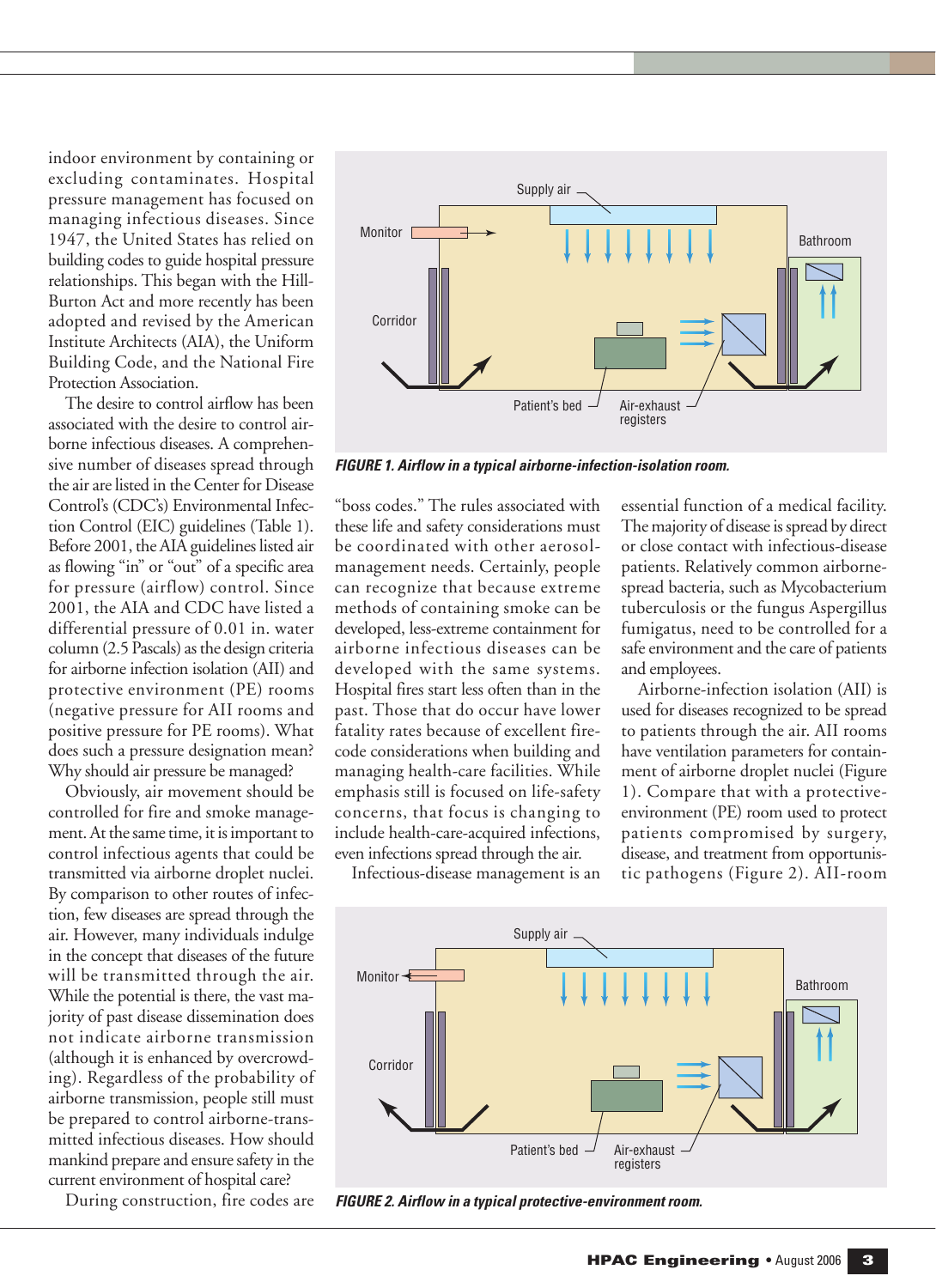| Time (in minutes) required for removal |                       |                       |                         |  |
|----------------------------------------|-----------------------|-----------------------|-------------------------|--|
| Air changes per hour                   | 90-percent efficiency | 99-percent efficiency | 99.9-percent efficiency |  |
| $\overline{2}$                         | 69                    | 138                   | 207                     |  |
| $\overline{4}$                         | 35                    | 69                    | 104                     |  |
| 6                                      | 23                    | 46                    | 69                      |  |
| 8                                      | 17                    | 35                    | 52                      |  |
| 10                                     | 14                    | 28                    | 41                      |  |
| 12                                     | 12                    | 23                    | 35                      |  |
| 15                                     | 9                     | 18                    | 28                      |  |
| 20                                     | 7                     | 14                    | 21                      |  |
| 50                                     | 3                     | 6                     | 8                       |  |

*TABLE 2. Air changes per hour and time required for removal efficiencies of 90 percent, 99 percent, and 99.9 percent of airborne contaminants.*

engineering features include:

• Negative pressure (greater exhaust volume than supply-air volume).

• A pressure differential of 2.5 Pascals (0.01 in. wg).

• An airflow-volume differential greater than 125 cfm exhaust volume vs. supply-air volume.

• Sealed rooms with an approximately 0.5-sq-ft leakage area per room.

- A clean-to-dirty airflow.
- Monitoring airflow.

• More than 12 air changes per hour (ACH) for new or renovated rooms and six ACH for existing rooms.

• Exhaust flows to the outside or through high-efficiency-particulate-air (HEPA) filters, if air is recirculated.

AII rooms are designed to be depressurized relative to corridors. In other words, air flows from the corridor and adjacent spaces into the AII room. Possible uses include bronchoscopy rooms, autopsy rooms, and certain emergency rooms (Figure 1).

PE-room engineering features include:

• Positive pressure (greater supply-air volume than exhaust volume).

• A pressure differential of 2.5 to 8 Pascals (0.01 to 0.03 in. wg), ideal at 8 Pascals.

• An airflow-volume differential greater than 125 cfm supply-air volume vs. exhaust volume.

• Sealed rooms with an approximately 0.5-sq-ft leakage area per room.

- A clean-to-dirty airflow.
- Monitoring airflow.

• More than 12 ACH for new or renovated rooms and six ACH for existing rooms.

• Return air, if it is refiltered.

PE rooms are designed to be pressurized relative to the corridor. In other words, air flows from the PE room to the corridor. These rooms require ventilation control using room air exchanges for dilution ventilation. This volumetric displacement of air reduces the probability a patient will be exposed to infectious particles. Hospital filtration removes outdoor particles brought in by airhandling systems. If previously conditioned air is recirculated for economization, it is first passed through a filter to remove infectious particles. Pressure controls airflow movement in a building. When people have a reasonable understanding of air volume into and out of a building, they may have control of areas requiring airflow regulation. Possible uses include immunocompromised patient rooms (e.g., hematopoietic-stem-celltransplant or solid-organ-transplant procedure rooms) and orthopedic operating rooms (Figure 2).

Airborne-infectious environments and protective environments best exemplify the need for ventilation control.

However, construction projects are unique in health care because, often, construction occurs in an occupied building with compromised patients. Ventilation management is necessary during hospital construction to prevent exposure to hazardous airborne microbes (Table 2).

Hospital sustainability comes through the recognition of hazards and the provision of appropriate ventilation with preventive maintenance to ensure proper safety for patients, staff, and visitors. Pressure provides a controlling parameter through fluid control of particles inside a building. Some sources of indoor particles, such as asbestos or aspergillus spores, could be hazardous. Chemicals also follow airflow and commonly are controlled in laboratories with chemical hoods.

# **ENVIRONMENTAL MONITORING**

Air particles are common in air both inside and outside of buildings. The presence of airborne particles may be an indicator of air quality if the particles can be identified by kind or concentration. Exposure to minerals, such as asbestos, is a known hazard with regulated practice for control. Infectious or allergenic particles, such as mold spores, are transmitted through the air. Likewise, transmission of tuberculosis is via airborne droplet nuclei originating from an infected person. Management of such aerosols utilizes engineering controls in a ventilation system to direct airborne particles to an exhaust or to dilute a particle to limit the probability of someone breathing it.

Air exchanges provide dilution ventilation to lessen that probability. With increased air exchanges, comfort must be considered. Providing airflow into a breathing zone may create a draft for a sick patient. Therefore, room design should offset a supply diffuser to minimize that draft. Particle control first must provide for source management because of particle generation from common activities, such as cleaning. Such activities can be monitored with a particle counter, but it is difficult to distinguish an aerosol